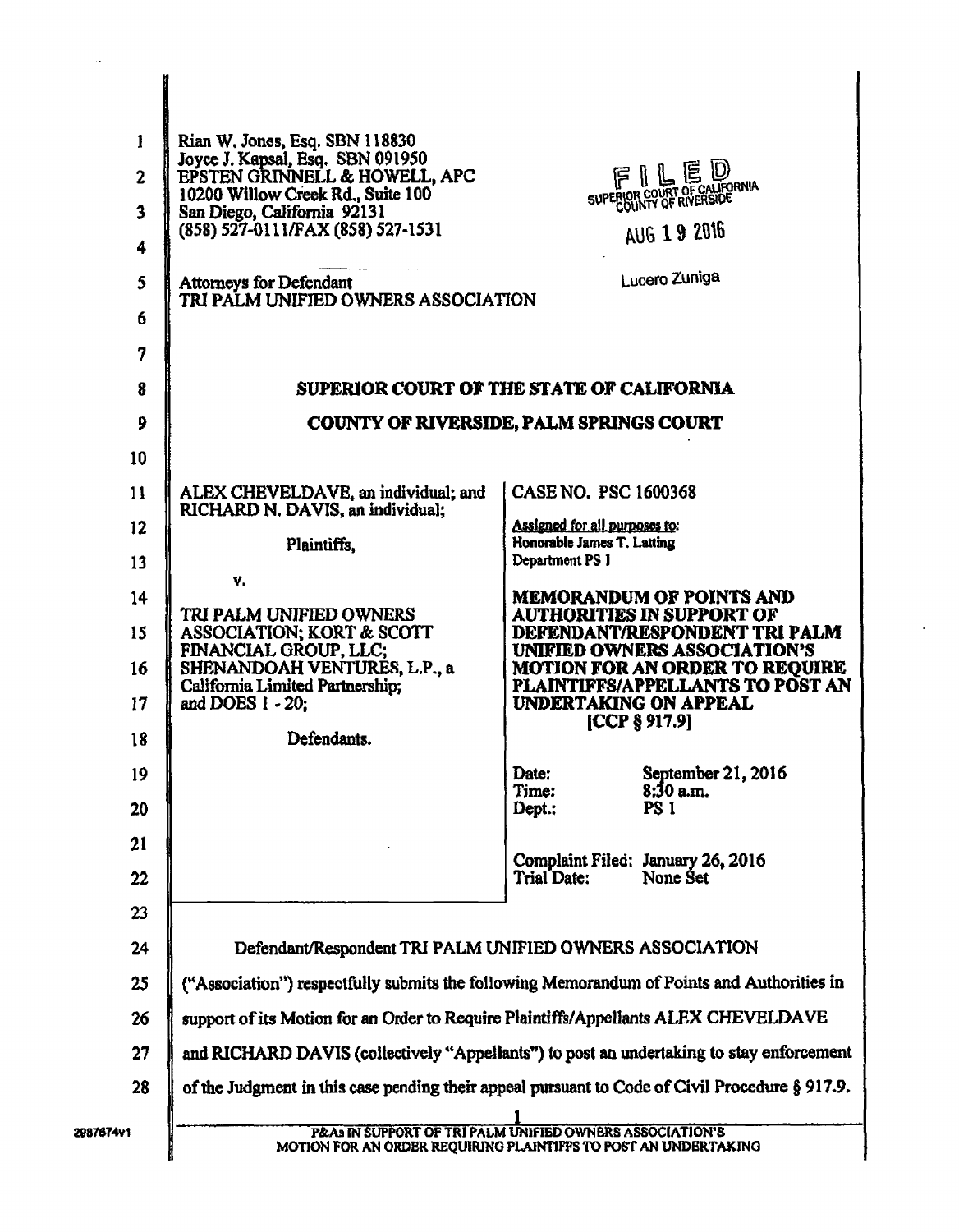| 1              | I.                                                                                              |
|----------------|-------------------------------------------------------------------------------------------------|
| $\overline{2}$ | <b>STATEMENT OF THE FACTS</b>                                                                   |
| 3              | On January 26, 2016, Appellants filed a Complaint against the Association and others            |
| 4              | contending a settlement agreement executed by and between the Association and Defendant         |
| 5              | Kort & Scott Financial Group, LLC ("K&S"), that was approved on June 12, 2014, by the           |
| 6              | Honorable Mark D. Houle, United States Bankruptcy Court, Central District of California,        |
| $\overline{7}$ | Riverside Division, after a noticed hearing, was void as a matter of law.                       |
| 8              | The Association filed a Special Motion to Strike Appellants' Complaint, pursuant to             |
| 9              | Code of Civil Procedure § 425.16 ("anti-SLAPP Motion"), which was granted by the Court on       |
| 10             | April 28, 2016.                                                                                 |
| 11             | On May 26, 2016, the Association's Motion for an Award of its Attorneys' Fees and               |
| 12             | Costs in favor of the Association and against Appellants, pursuant to Code of Civil Procedure   |
| 13             | section 425.16 was heard and granted. The Association was awarded attorneys' fees in the        |
| 14             | amount of \$33,720.00 and costs in the amount of \$1,505.77 for a total award of \$35,225.77.   |
| 15             | Plaintiffs were ordered to pay the attorneys' fees and costs no later than June 27, 2016, which |
| 16             | they have failed to do.                                                                         |
| 17             | Appellants filed a Motion for Reconsideration of the granting of the Association's anti-        |
| 18             | SLAPP Motion, which was heard and denied on July 11, 2016. In conjunction with                  |
| 19             | Appellants' Motion for Reconsideration, the Association sought an award of additional           |
| 20             | attorneys' fees, which was granted in the amount of \$6,750.00, thereby increasing the          |
| 21             | attorney's fees awarded in this case to \$40,470.00. Adding the costs previously awarded in the |
| 22             | amount of \$1,505.77, the total award of attorneys' fees and costs now stands at \$41,975.77.   |
| 23             | On or about July 15, 2016, Plaintiffs/Appellants filed their Notice of Appeal.                  |
| 24             | On August 19, 2016, a Judgment of Dismissal was entered in favor of the Association             |
| 25             | and against Appellants in this case. The Judgment contains an award of attorneys' fees in       |
| 26             | favor of the Association in the amount of \$40,470.00 and costs in the amount of \$1,505.77 for |
| 27             | a total award of \$41,975.77. The Judgment further provides that Appellants are jointly and     |
| 28             | severally liable for the entire amount of the attorneys' fees and costs awarded to the          |
|                | P&As IN SUPPORT OF TRI PALM UNIFIED OWNERS ASSOCIATION'S                                        |
|                | MOTION FOR AN ORDER REQUIRING PLAINTIFFS TO POST AN UNDERTAKING                                 |

MOTION FOR AN ORDER REQUIRING PLAINTIFFS TO POST AN UNDERTAKING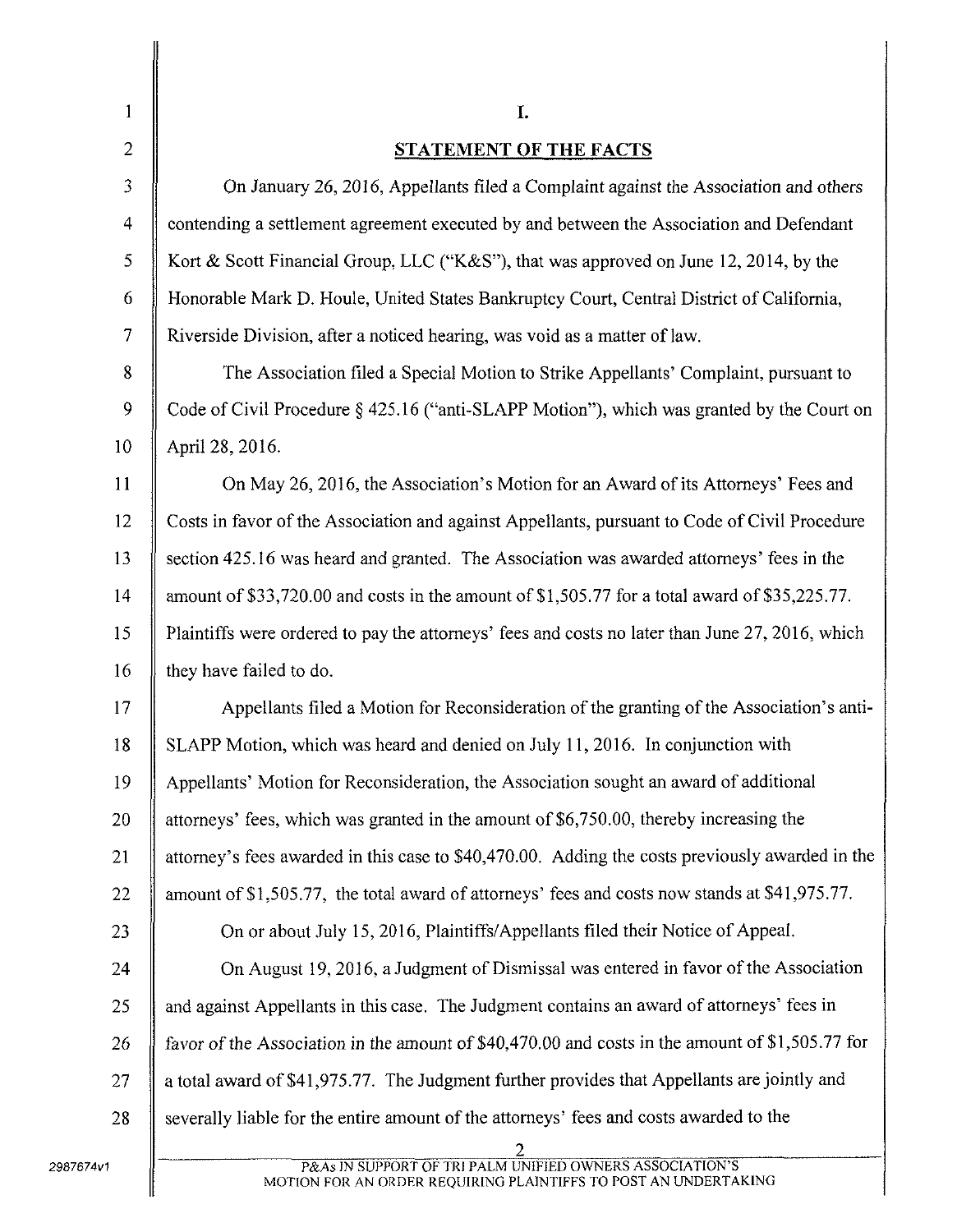| 1              | Association. Appellants have not paid the attorneys' fees and costs they were ordered to pay        |
|----------------|-----------------------------------------------------------------------------------------------------|
| $\overline{2}$ | by June 26, 2016, nor have Appellants posted an undertaking to stay enforcement of the Order        |
| 3              | issued by the Court on May 26, 2016, or the Judgment subsequently entered against them.             |
| 4              | At the time the Association filed its initial Motion for an Award of Attorneys' Fees and            |
| 5              | Costs, the Association also filed a companion Motion for an Order Requiring Plaintiff Alex          |
| 6              | Cheveldave to File an Undertaking pursuant to Code of Civil Procedure ("CCP") section 1030.         |
| $\overline{7}$ | The Association's Motion to require an undertaking be posted was heard on May 26, 2016,             |
| 8              | and denied on the ground the Association's anti-SLAPP motion had already been granted, and          |
| 9              | as a result, the Association was dismissed from the case. The Court therefore concluded that        |
| 10             | "Code of Civil Procedure section 1030 no longer has any application with respect to HOA as a        |
| 11             | former defendant in this case." [See, Court's tentative ruling, issued on May 25, 2016, and         |
| 12             | confirmed on May 26, 2016].                                                                         |
| 13             | In light of the appeal filed by Plaintiffs/Appellants, the Association now requests that            |
| 14             | Plaintiffs be required to post an undertaking to stay enforcement of the Judgment entered           |
| 15             | against them.                                                                                       |
| 16             | Appellant Alex Cheveldave is a nonresident, Canadian citizen who resides in Canada.                 |
| 17             | Appellant Cheveldave listed his Tri Palm Estates property for sale shortly after the                |
| 18             | Association's anti-SLAPP Motion was granted.                                                        |
| 19             | The property in which Appellant Richard Davis resides was owned, until January 31,                  |
| 20             | 2014, solely by Davis' wife as her sole and separate property. Davis was put on title to the        |
| 21             | property on January 31, 2014, shortly before he initiated his first lawsuit against the             |
| 22             | Association in Small Claims Court. On May 10, 2016, while the Association's Motion for              |
| 23             | Attorneys' Fees was pending, Davis conveyed his interest in his Tri Palm Estates property           |
| 24             | back to his wife, who now owns the property once again as her sole and separate property.           |
| 25             | The recent listing of the Cheveldave property for sale and the recent transfer of title by          |
| 26             | Davis back to his wife reflect a clear indication that Appellants are attempting to liquidate their |
| 27             | real property holdings to thwart the Association's ability to collect the Judgment entered          |
| 28             | against Appellants after their appeal is decided.                                                   |
|                | 3.                                                                                                  |

P&As IN SUPPORT OF TRI PALM UNIFIED OWNERS ASSOCIATION'S MOTION FOR AN ORDER REQUIRING PLAINTIFFS TO POST AN UNDERTAKING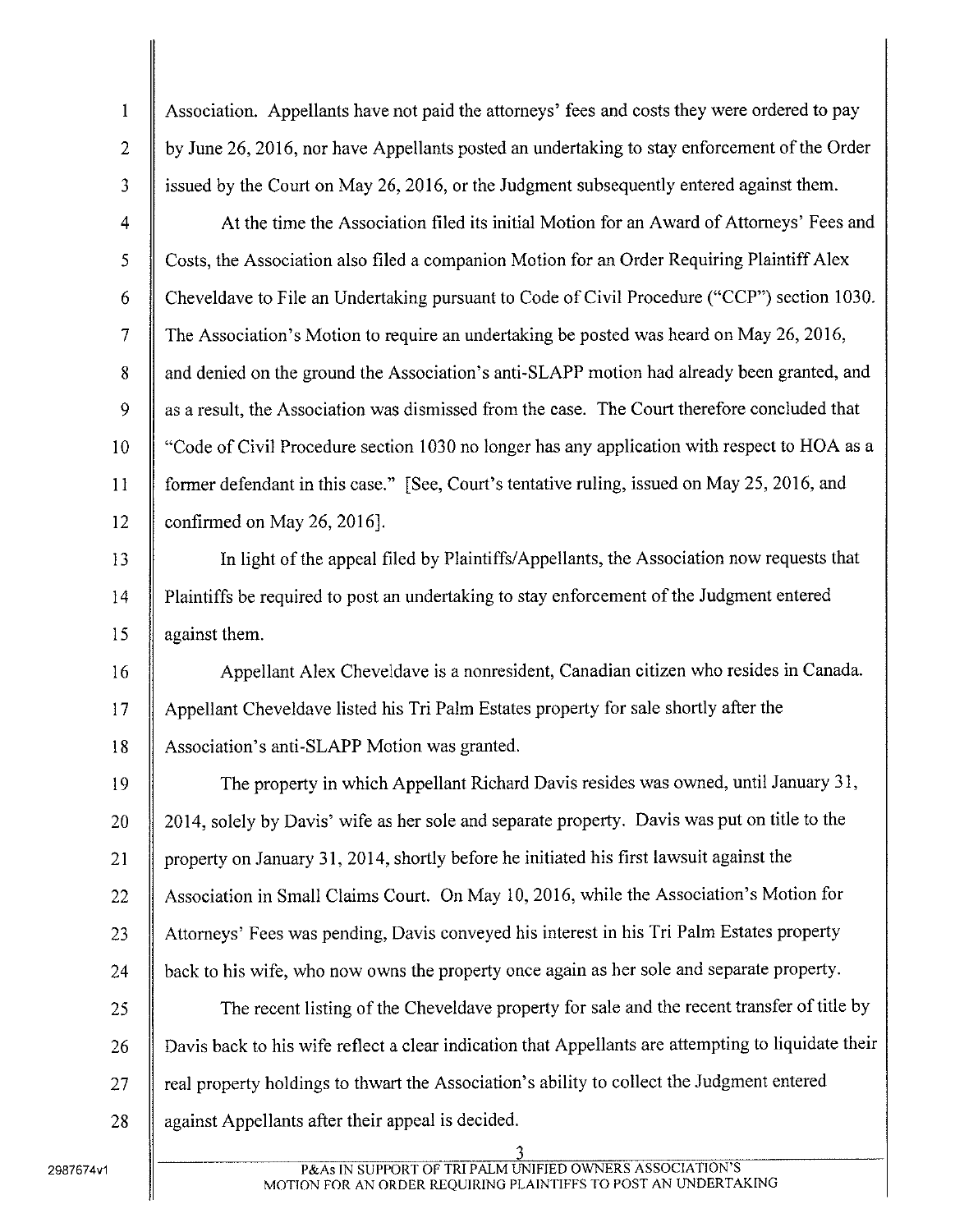| 1            | The Association respectfully requests that its Motion be granted to protect the interests                                                                                                               |
|--------------|---------------------------------------------------------------------------------------------------------------------------------------------------------------------------------------------------------|
| $\mathbf{2}$ | of the Association as the prevailing party in this action.                                                                                                                                              |
| 3            | II.                                                                                                                                                                                                     |
| 4            | THE COURT HAS JURISDICTION TO HEAR THIS MOTION                                                                                                                                                          |
| 5            | The Court has jurisdiction to hear the Association's motion pursuant to Code of Civil                                                                                                                   |
| 6            | Procedure ("CCP") section $916(a)$ .                                                                                                                                                                    |
| 7            | Except as provided in Sections 917.1 to 917.9, inclusive, and                                                                                                                                           |
| 8            | in Section 116.810, the perfecting of an appeal stays proceedings<br>in the trial court upon the judgment or order appealed from or                                                                     |
| 9            | upon the matters embraced therein or affected thereby, including<br>enforcement of the judgment or order, but the trial court may<br>proceed upon any other matter embraced in the action and not       |
| 10           | affected by the judgment or order. (Emphasis added.)                                                                                                                                                    |
| 11           | III.                                                                                                                                                                                                    |
| 12           | <b>THE COURT HAS DISCRETION TO REQUIRE APPELLANTS TO POST AN</b><br><b>UNDERTAKING PENDING APPEAL</b>                                                                                                   |
| 13           |                                                                                                                                                                                                         |
| 14           | CCP section 917.9 (a) provides:                                                                                                                                                                         |
| 15           | (a) The perfecting of an appeal shall not stay enforcement of the                                                                                                                                       |
| 16           | judgment or order in cases not provided for in Sections 917.1 to<br>917.8, inclusive, if the trial court, in its discretion, requires an<br>undertaking and the undertaking is not given, in any of the |
| 17           | following cases:                                                                                                                                                                                        |
| 18           | (1) Appellant was found to possess money or other property<br>belonging to respondent.                                                                                                                  |
| 19           | (2) Appellant is required to perform an act for respondent's                                                                                                                                            |
| 20           | benefit pursuant to judgment or order under appeal.                                                                                                                                                     |
| 21           | (3) The judgment against appellant is solely for costs<br>awarded to the respondent by the trial court pursuant to                                                                                      |
| 22           | Chapter 6 (commencing with Section 1021) of Title 14."<br>(Emphasis added.)                                                                                                                             |
| 23           |                                                                                                                                                                                                         |
| 24           | As to the amount of the undertaking, CCP section 917.9 (b) states: "the undertaking                                                                                                                     |
| 25           | shall be in a sum fixed by the court and shall be in an amount sufficient to cover all damages                                                                                                          |
| 26           | which the respondent may sustain by reason of the stay in the enforcement of the judgment or                                                                                                            |
| 27           | order."                                                                                                                                                                                                 |
| 28           |                                                                                                                                                                                                         |
|              | 4<br>P&As IN SUPPORT OF TRI PALM UNIFIED OWNERS ASSOCIATION'S                                                                                                                                           |
|              | MOTION FOR AN ORDER REQUIRING PLAINTIFFS TO POST AN UNDERTAKING                                                                                                                                         |

H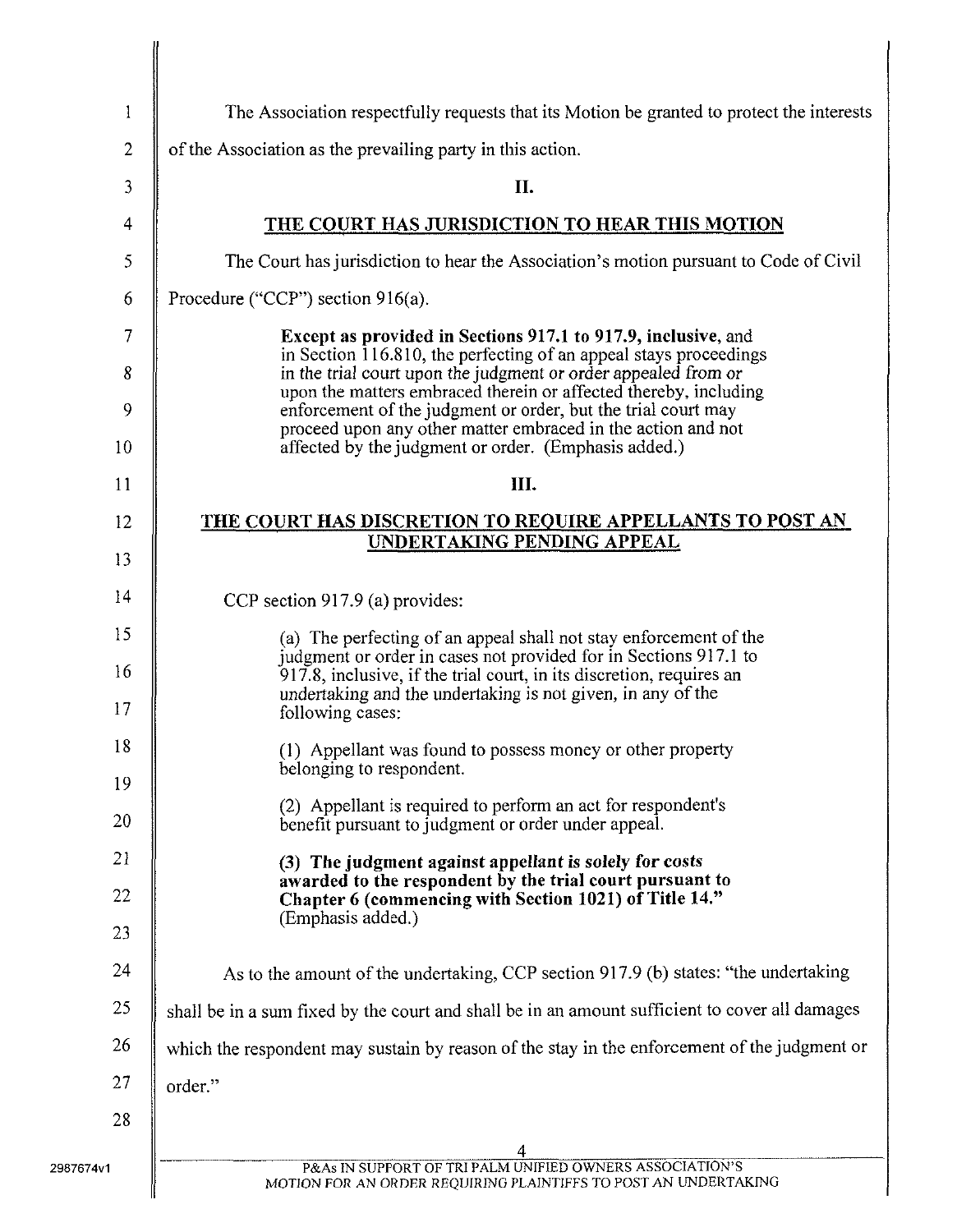| 1              | Section 917.9 (c) additionally provides:                                                                                     |
|----------------|------------------------------------------------------------------------------------------------------------------------------|
| $\overline{2}$ | The undertaking shall be in the sum fixed by the court. The<br>undertaking shall be conditioned upon the performance of the  |
| 3              | judgment or order appealed from or payment of the sums<br>required by the judgment or order appealed from, if the            |
| $\overline{4}$ | judgment or order is affirmed or the appeal is withdrawn or<br>dismissed, and it shall provide that if the judgment or order |
| 5              | appealed from or any part of it is affirmed, or the appeal is<br>withdrawn or dismissed, the appellant will pay all damages  |
| 6              | which the respondent may sustain by reason of the stay in the<br>enforcement of the judgment.                                |
| 7              |                                                                                                                              |
| 8              | Section 917.9 (d) defines "damages" as either of the following:                                                              |
| 9              | (1) Reasonable compensation for the loss of use of the money or<br>property.                                                 |
| 10             | (2) Payment of the amounts specified in paragraph (3) of                                                                     |
| 11             | subdivision (a).                                                                                                             |
| 12             | Ordinarily a judgment for costs and attorney's fees is automatically stayed pending                                          |
| 13             | appeal. Chapala Mgmt. Corp. v. Stanton (2010) 186 Cal.App.4 <sup>th</sup> 1532. However, the Court                           |
| 14             | nevertheless has discretion to require an undertaking to stay enforcement of a judgment for                                  |
| 15             | costs pending appeal pursuant to CCP section 917.9(a)(3). See, e.g., Ziello v. Superior Court                                |
| 16             | (1999) 75 Cal. App. 4th 651, 655 fn.2; and Eisenberg, Horvitz & Wiener, CAL. PRAC.                                           |
| 17             | GUIDE: CIVIL APPEALS AND WRITS (The Rutter Group 2013) sections 7:164 – 7:167.                                               |
| 18             | In 1993, the California Legislature specifically re-wrote part of CCP section 917.9 to                                       |
| 19             | give trial courts discretion in cases in which a judgment is solely for costs. See, CCP section                              |
| 20             | 917.9 Historical and Statutory Notes; and 9 B.E. Witkin, California Procedure, Appeal,                                       |
| 21             | sections 272-73 (5th Ed. 2008).                                                                                              |
| 22             | In this case, the Judgment entered is solely for attorneys' fees and costs awarded to the                                    |
| 23             | Association pursuant to CCP section 425.16(c).                                                                               |
| 24             | To date, Appellants have not posted an undertaking for the attorneys' fees and costs                                         |
| 25             | awarded to the Association. CCP section 917.9 (a)(3) authorizes the Court to require the                                     |
| 26             | posting of an undertaking to protect the interests of the Association, as the prevailing party,                              |
| 27             | while the appeal is pending and to secure the payment of the monetary judgment after the                                     |
| 28             | appeal has been decided.                                                                                                     |
|                |                                                                                                                              |
|                | P&As IN SUPPORT OF TRI PALM UNIFIED OWNERS ASSOCIATION'S<br>MOTION FOR AN ORDER REQUIRING PLAINTIFFS TO POST AN UNDERTAKING  |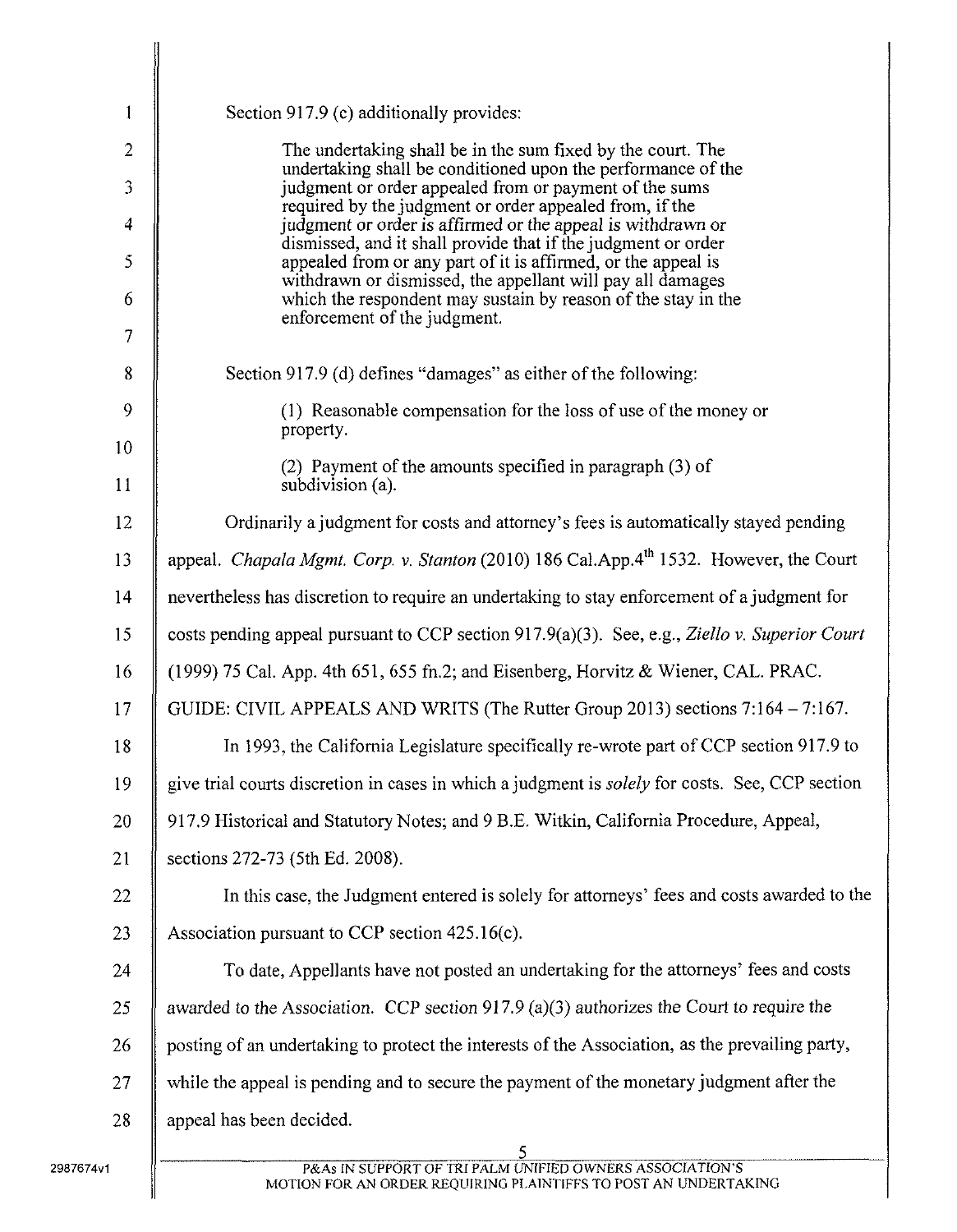$\begin{array}{c|c|c|c} 1 & & & & & & & & & \end{array}$ 

3

4

5

6

7

8

## 2 THE COURT SHOULD REQUIRE AN UNDERTAKING PENDING APPEAL

Section 917.9 "authorize<sup>[s]</sup> the trial court to impose an undertaking to protect the respondent from any loss of benefits during an appeal." *Estate of Murphy* (1971) 16 Cal. App. 3d 564, 568. An undertaking is appropriate here to protect the Judgment entered in favor of the Association from becoming uncollectible after the appeal, particularly since it is clear Appellants have already disposed of assets or are attempting to dispose of assets to avoid payment of the Judgment after their appeal is decided.

In determining this motion, this Court may take into account the fact that Plaintiffs are unlikely to prevail on their appeal. See, California Judges Benchbook: Civil Proceedings – After Trial § 6:191 (2008): "Some judges almost always require an undertaking in these instances [under Section 917.9]. Others require an undertaking if the grounds for the appeal 13 Seem weak and it appears that an appeal has been filed only to delay enforcement."  $\mathbf Q$ 10 11 12

Appellants are not prejudiced and cannot establish prejudice by an order requiring them to post an undertaking. "[TJhere is no constitutional right to an appeal and the appellate procedure is subject to statutory control and the concomitant legislative determinations of appropriate conditions or restrictions. Requiring a party who desires to contest the results of a trial to post a sufficient undertaking to cover all money which he might owe to the other should he not succeed on appeal does not offend due process." *Grant* v. *Superior Court* (1990) 225 Cal.App.3d 929,939. 14 15 16 17 18 19 20

The 4<sup>th</sup> District Court of Appeals, historically, has been taking two or more years to decide cases before it on appeal. Given that the Judgment is accruing statutory interest at the rate of 10% per annum [CCP  $\S$  685.010(a)] and the fact that Appellant Davis has already transferred his interest in his Tri Palm Estates property and Appellant Cheveldave is attempting to sell off his interest in his Tri Palm Estates property, presumably in an effort to protect their assets from the Judgment entered in this case and given the great risk of harm to the Association by such actions, the Association requests the Court fix the amount of the undertaking at  $$62,964.00$  which is 150% of the amount of the monetary Judgment against 21 22 23 24 25 26 27 28